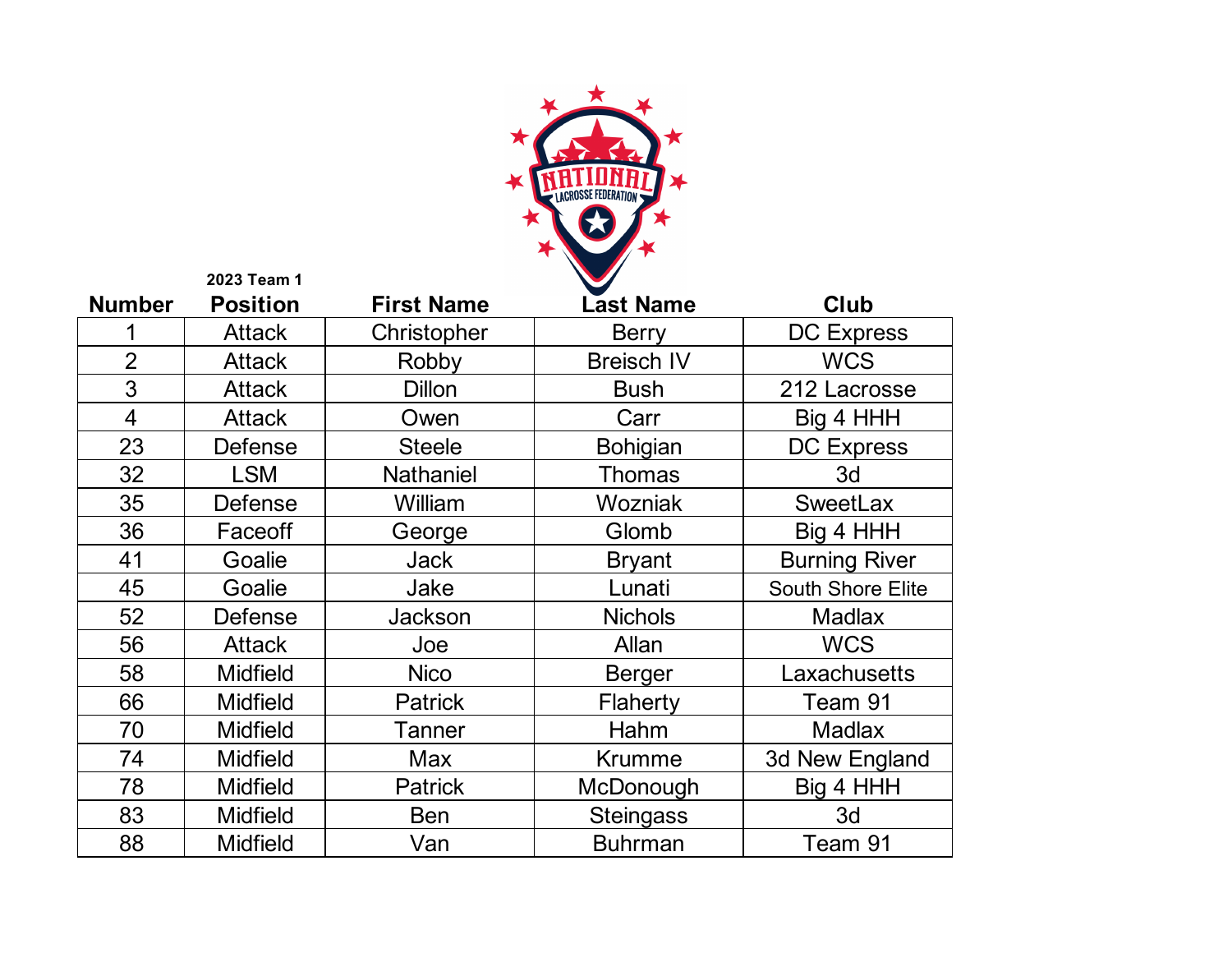

|               | 2023 Team 2     |                   |                  |                         |
|---------------|-----------------|-------------------|------------------|-------------------------|
| <b>Number</b> | <b>Position</b> | <b>First Name</b> | <b>Last Name</b> | Club                    |
| 6             | <b>Attack</b>   | Ryan              | Demato           | <b>Leading Edge</b>     |
| 7             | <b>Attack</b>   | Aidan             | <b>Flynn</b>     | Team 91 CLT             |
| 8             | <b>Attack</b>   | Lucas             | <b>Flynn</b>     | Big 4 HHH               |
| 10            | <b>Attack</b>   | Fred              | <b>Fulkerson</b> | <b>Denver Elite</b>     |
| 11            | <b>Attack</b>   | <b>Jack</b>       | <b>Jenkins</b>   | <b>Burning River</b>    |
| 24            | Defense         | <b>Mark</b>       | Davison          | <b>VLC</b>              |
| 30            | Defense         | <b>Noah</b>       | <b>Prissert</b>  | <b>Sweetlax</b>         |
| 37            | Faceoff         | Rogan             | Kane             | <b>Eclipse</b>          |
| 42            | Goalie          | <b>Noah</b>       | Dacanay          | Big 4 HHH               |
| 50            | <b>LSM</b>      | Kijana (KJ)       | Lloyd            | <b>Nationals</b>        |
| 54            | <b>LSM</b>      | John              | Wall             | 3d                      |
| 59            | <b>Midfield</b> | Henry             | <b>Boykin</b>    | <b>West Coast Starz</b> |
| 60            | <b>Midfield</b> | <b>Theo</b>       | <b>Breton</b>    | 4 Leaf                  |
| 67            | <b>Midfield</b> | Jackson           | Forrester        | <b>Thunder</b>          |
| 72            | <b>Midfield</b> | George            | Hardy            | Team 91 MD              |
| 76            | <b>Midfield</b> | <b>Brody</b>      | <b>MacDonald</b> | Laxachusetts            |
| 79            | <b>Midfield</b> | Carter            | Petersen         | Team 91 Georgia         |
| 85            | <b>Midfield</b> | <b>Huck</b>       | <b>Trafton</b>   | 4 Leaf                  |
| 111           | <b>Midfield</b> | Cole              | Cashion          | <b>Leading Edge</b>     |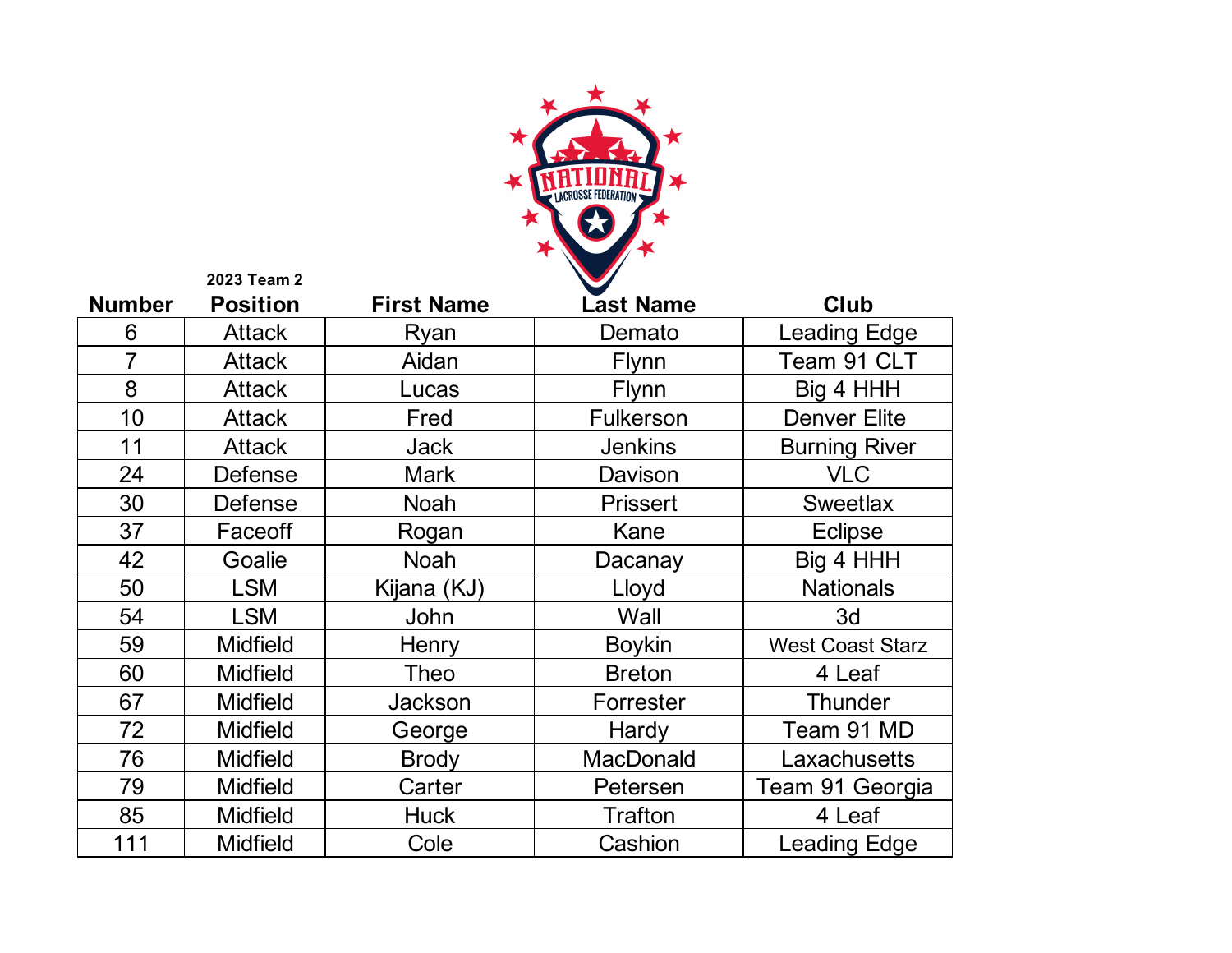

|               | 2023 Team 3     |                   |                    |                         |
|---------------|-----------------|-------------------|--------------------|-------------------------|
| <b>Number</b> | <b>Position</b> | <b>First Name</b> | <b>Last Name</b>   | <b>Club</b>             |
| 13            | <b>Attack</b>   | Lawson            | Jones              | Team 91 Georgia         |
| 14            | <b>Attack</b>   | Rex               | Kesselring         | <b>Harvest</b>          |
| 17            | <b>Midfield</b> | John              | <b>Martinez</b>    | <b>DC Express</b>       |
| 18            | <b>Attack</b>   | <b>Patrick</b>    | Shanahan           | Team 91                 |
| 19            | <b>Attack</b>   | <b>Drew</b>       | <b>Stahley</b>     | <b>Madlax</b>           |
| 20            | <b>Attack</b>   | Will              | Tryder             | Laxachusetts            |
| 25            | Defense         | Cameron           | <b>Dick</b>        | <b>NE Twisters</b>      |
| 31            | Defense         | Colin             | Singleton          | <b>Burning River</b>    |
| 38            | Faceoff         | Colin             | <b>McLoy</b>       | <b>NE Twisters</b>      |
| 40            | Faceoff         | Mac               | Upton              | Team 91 CO              |
| 43            | Goalie          | Sean              | Donovan            | <b>Express North</b>    |
| 46            | Goalie          | Aidan             | <b>Peters</b>      | <b>Tri-State</b>        |
| 51            | <b>LSM</b>      | Owen              | <b>McCallister</b> | Team 91 Charlotte       |
| 61            | <b>Midfield</b> | Christian         | <b>Brunner</b>     | Laxachusetts            |
| 63            | <b>Midfield</b> | Quinn             | Coughlan           | <b>VLC</b>              |
| 81            | <b>Midfield</b> | Henry             | <b>Schoettle</b>   | Laxachusetts            |
| 84            | <b>Attack</b>   | Lucas             | Theberge           | Laxachusetts            |
| 87            | <b>Midfield</b> | <b>Maxwell</b>    | Zuchorski          | <b>Team 91 Tristate</b> |
| 96            | <b>LSM</b>      | Jake              | Engel              | <b>DC Express</b>       |